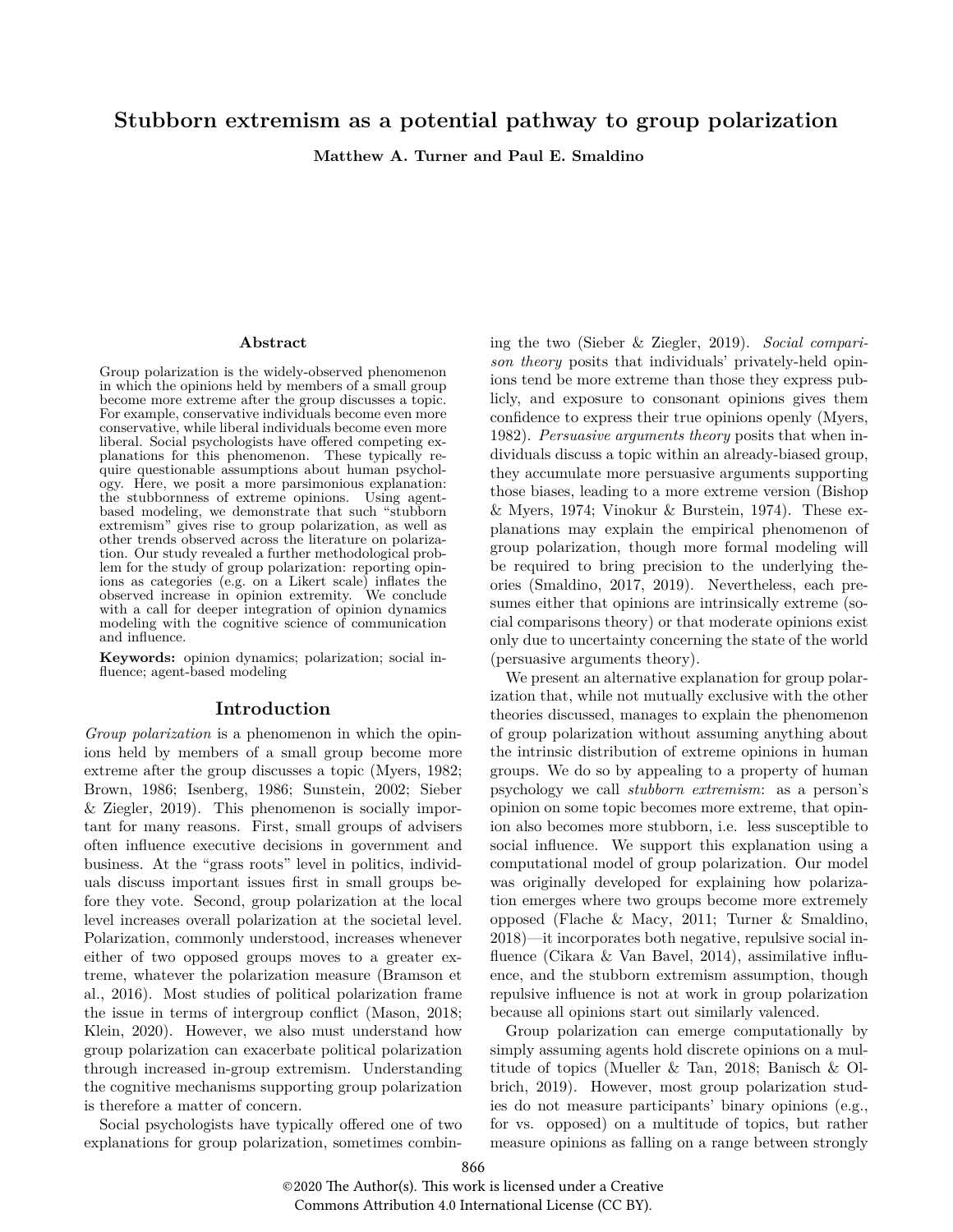for and strongly opposed. Furthermore, the assumption of discrete opinions is problematic from a psychological perspective, since it is rare for quantum leaps in opinion to occur—more often we are influenced gradually over the course of many interactions [\(Baldassarri & Bear](#page-5-5)[man,](#page-5-5) [2007,](#page-5-5) p.793). Our model is most similar to that of [Baldassarri and Bearman](#page-5-5) [\(2007\)](#page-5-5) in that stubbornness is a function of opinion extremity directly. [Martins and](#page-6-12) [Galam](#page-6-12) [\(2013\)](#page-6-12) allow for agents to become more or less stubborn, but assume discrete opinions and a separate, continuous measure of open-mindedness/stubbornness. Most other opinion dynamics models that link stubbornness to extremism assume infinitely stubborn extreme agents (sometimes called "zealots") whose opinions are static and whose existence is specified *a priori* by the modeler [\(Galam & Jacobs,](#page-6-13) [2007;](#page-6-13) [Mobilia, Petersen, &](#page-6-14) [Redner,](#page-6-14) [2007;](#page-6-14) [Arendt & Blaha,](#page-5-6) [2015;](#page-5-6) [Mueller & Tan,](#page-6-11) [2018\)](#page-6-11). [Baldassarri and Bearman](#page-5-5) [\(2007\)](#page-5-5) nearly make the connection between stubborn extremism and group polarization, but they mischaracterize group polarization and discuss it in terms of negative influence, saying "interaction with dissimilar others may increase distance, leading to group polarization" (p. 792). Group polarization experiments are designed so that this never occurs. Instead, it is only interaction among relatively likeminded individuals that leads to the group polarization opinion shift.

Current empirical support for the stubborn extremism explanation is positive, though not uniformly so. [Zaller](#page-6-15) [\(1992\)](#page-6-15) and [Converse](#page-5-7) [\(2006\)](#page-5-7) established that, at least at the time of their studies, most of the United States electorate, for example, were relatively ignorant of real political issues and easily swayed by momentary predilections and the framing of questions. [Guazzini, Cini, Bag](#page-6-16)[noli, and Ramasco](#page-6-16) [\(2015\)](#page-6-16) found that stubborn extremists drove the opinions in groups discussing the use of animals in laboratory experiments, and [Lewandowsky,](#page-6-17) [Pilditch, Madsen, Oreskes, and Risbey](#page-6-17) [\(2019\)](#page-6-17) found that stubborn extremists have an outsized influence in the perpetuation of scientific misinformation regarding climate change. Group polarization opinion shifts have been observed to increase with the group's initial extremity [\(Teger & Pruitt,](#page-6-18) [1967;](#page-6-18) [Myers & Arenson,](#page-6-19) [1972;](#page-6-19) [Myers,](#page-6-0) [1982;](#page-6-0) [Brown,](#page-5-0) [1986\)](#page-5-0). This has only been tested in detail by [Teger and Pruitt](#page-6-18) [\(1967\)](#page-6-18) and [Myers and Aren](#page-6-19)[son](#page-6-19) [\(1972\)](#page-6-19), apparently, and has not been established for political opinions. This could cause acceleration of political polarization. Some researchers have suggested that stubbornness is an attribute found generally among people, and is not limited to those with extreme opinions. However, support for this view often comes from studies in which opinions are operationalized as answers to general knowledge tests (such as found in a pub quiz), and not on opinions with political or ethical components in which subjective judgment plays a larger role (Moussaïd,

Kämmer, Analytis, & Neth, [2013;](#page-6-20) [Chacoma & Zanette,](#page-5-8) [2015\)](#page-5-8). More direct empirical tests of the stubborn extremism explanation for group polarization are needed.

Here we investigate whether assuming stubborn extremism can explain and predict observed empirical patterns of group polarization. We do this with an eye towards future empirical experiments. In doing so, we also pay close attention to the scales used to measure opinion extremity. There has recently been scrutiny of the use and analysis of Likert-scaled data in social psychology, which indicates that using metric statistical models on Likert-scaled data can distort effect sizes [\(Liddell & Kr](#page-6-21)[uschke,](#page-6-21) [2018\)](#page-6-21). We therefore also examine the effect of using a Likert scale in which simulated agents bin their continuous opinions.

The rest of the paper is organized as follows. We first briefly review the empirical evidence for group polarization upon which we will based our analyses. We will then introduce an agent-based model of opinion dynamics with stubborn extremists, which is adapted from previous work by Flache and Macy (2011), and we will demonstrate how the model supports the stubborn extremism hypothesis. We will then compare our model to the persuasive arguments model of Mäs and Flache [\(2013\)](#page-6-22), and show how our model can yield a fit to the empirical dataset they test that is at least as congruent. We conclude with limitations of our model's assumptions, and suggestions for future work.

## **Group polarization studies**

A prototypical experiment involving group polarization works as follows. First, participants are pre-screened for their opinions about some issue or set of issues. They give their opinions on an ordinal scale, such as a 7-point Likert scale that ranges from -3, which would indicate "strongly disagree" to  $+3$  which would indicate "strongly" agree." Then the participants are sorted into groups with similarly valenced views. The participants are then asked to publicly give their initial opinion on some issue, discuss the issue within their group for a time, and then report their opinion again to the experiments. It is regularly observed that individuals' opinions shift towards greater extremity following group discussion.

[Moscovici and Zavalloni](#page-6-23) [\(1969\)](#page-6-23) studied group polarization in the context of national (French) and global politics. In their study, they first asked participants the degree to which they agreed or disagreed with the claim that Charles de Gaulle, then president of France, was "too old to carry out such a difficult political task." Second, participants were asked the degree to which they agreed or disagreed that "American economic aid is always used for political pressure." Participants responded on a 7-point Likert scale where -3 indicated total disagreement, 0 represented a neutral psychological position of neither agree nor disagree, and 3 indicated total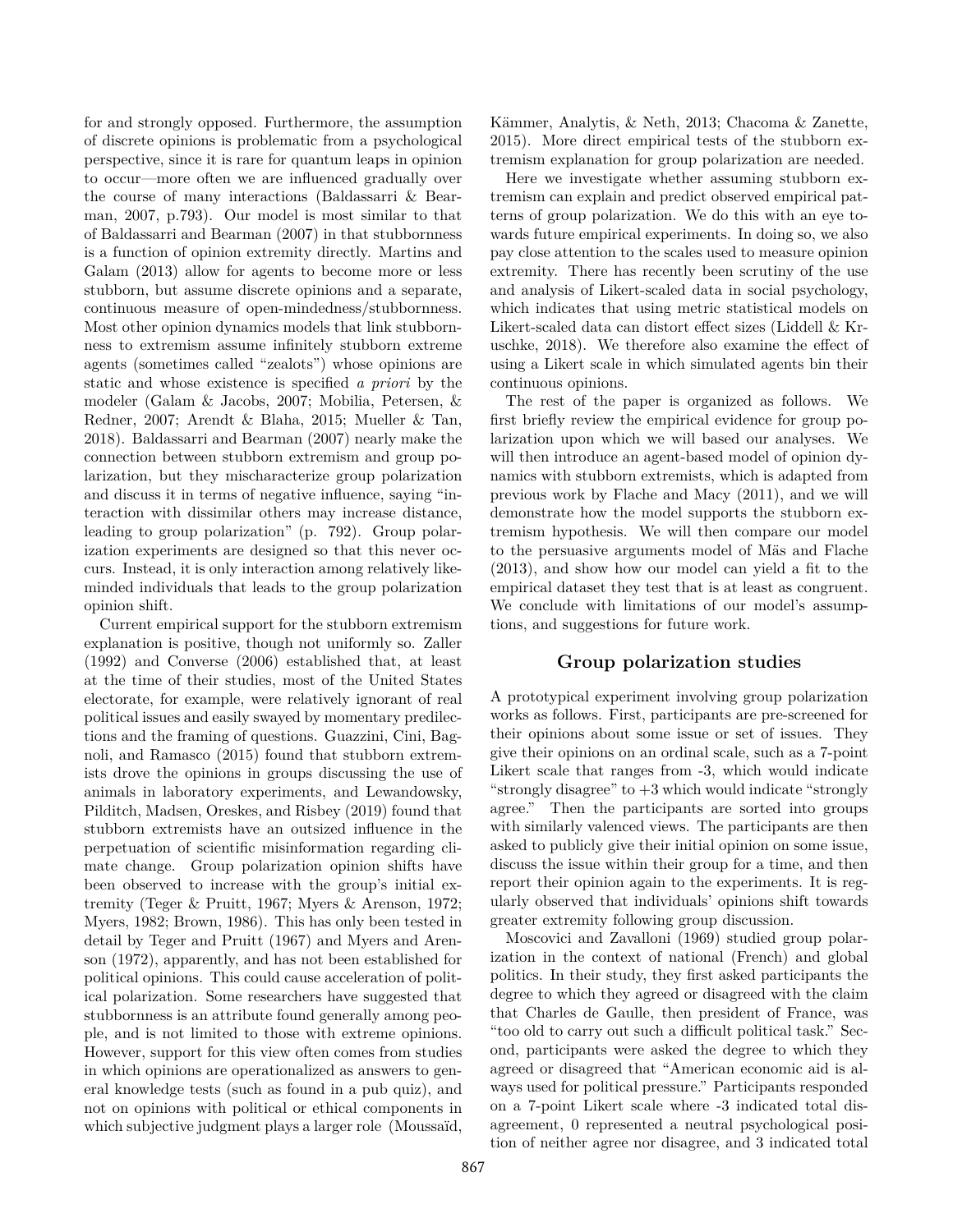agreement. Forty individuals in ten groups answered, discussed, then answered again the de Gaulle question, and twenty individuals in five groups did the same for the Americans question, with four per group in each case. In reporting the shifts in opinions, only the mean shifts for the entire subject pool were reported. For the de Gaulle question, a shift was observed from a mean pre-discussion opinion of 1.36 to a mean of 1.82 postdiscussion, a shift of 0.46. On the Americans question, the initial pre-discussion mean opinion was 0.88 and the post-discussion mean opinion was 1.69, a shift of 0.81.

[Myers and Bishop](#page-6-24) [\(1970\)](#page-6-24) asked participants about their attitudes on eight items, where responses varied from -9 to 9, an 18-point scale. -9 indicated maximal racial prejudice and 9 indicated minimal prejudice. Participants were grouped into low, medium, and high prejudice supergroups, from which discussion groups of 4- 7 members were formed. The average shift of the low prejudice group was 0.47, while the average shifts of the medium and high prejudice groups were -0.64 and -1.30, respectively. In other words, individuals in the low prejudice group decreased their expressed prejudice levels, while prejudiced groups became more prejudiced.

[Myers and Lamm](#page-6-25) [\(1975\)](#page-6-25) binned attitudes about the role of women in society from  $-3$  (conservative) to  $+3$ (liberal), again with 0 a neutral opinion. Groups of "chauvinists" showed no significant opinion shift, while "feminists" showed a significant average shift of 0.95. Discussions occurred in groups with four or five members from 95 total participants.

Mäs and Flache [\(2013\)](#page-6-22) developed a model of opinion change based on persuasive arguments theory and conducted a laboratory study of opinion change similar to the ones described above, concerning the better of two locations (town A or town B) to build a new leisure center. Participants were asked their preference among the two hypothetical towns ("A" or "B"). Participants were sorted into groups "A" and "B," and given a number of pro-A and pro-B arguments they could exchange with other agents. Members of the "A" group (A-Type) were provided with two pro-A arguments and one pro-B argument, while members of the "B" group (B-Type) were provided with one pro-A argument and two pro-B arguments. All members of the "A" group all received the same pro-B argument, and all members of the "B" group received the same pro-A argument.

All participants participated in seven interaction rounds. In each round, participants interacted through a computer interface with a single interaction partner, wherein each participant selected one of their pre-written arguments and sent it to their partner. Participants first interacted with the three other members of their own group, and then interacted with the four members of the other group. After all seven rounds of interaction, participants again reported their opinions.

Mäs and Flache  $(2013)$  observed that following withingroup interactions, the group's average opinion became more extreme in accordance with the general prediction of group polarization. Their explanation was based on persuasive arguments theory, which also predicts on the basis of a computational model analyzed by the authors—that when *opposing* groups interact they will become more similar in opinion. This happens because when an individual from one group interacts with a member of the opposing group, they will be exposed to new counterarguments that reduce their extremism towards a more moderate opinion. During the four rounds of between-group interactions in Mäs and Flache's study, the average opinion in both groups converged towards zero. This is predicted by both persuasive arguments and stubborn extremism models, which we demonstrate in computational experiments below.

### **The model**

We developed an agent-based model to demonstrate the stubborn extremism model predicts the empirical results reviewed above. Our goal is to demonstrate that assuming stubborn extremism can lead to group polarization opinion shifts as reliably as social comparisons or persuasive arguments models. The model is similar to a Hopfield network model [\(Hopfield,](#page-6-26) [1982\)](#page-6-26), in which node values change based on neighboring node values, and mediated by network weights. Here, these weights are determined by the distance in opinion space between two agents. This model allows for both positive and negative influence, wherein initially similar agents become more similar after interacting, while initially dissimilar agents become more polarized. The model is identical to that studied previously in [Flache and Macy](#page-6-9) [\(2011\)](#page-6-9) and [Turner and Smaldino](#page-6-10) [\(2018\)](#page-6-10), but is analyzed here with a different focus than was used in those studies.

We consider a population of *N* agents, who each have opinions on *K* different cultural topics. Agent *i*'s opinion on topic *k* at time *t* is written  $o_{ik,t} \in (-1,1)$ and changes after  $i$  has interacted with its  $N_i$  network neighbors. The weight of social influence with each neighbor  $j$  is  $w_{ij,t}$ , with zero direct influence over nonneighbors. Weights depend on the Manhattan distance between agents *i* and *j*, normalized over cultural topics:  $d_{ij,t} = \frac{1}{K} \sum_{k=1}^{K} |o_{ik,t} - o_{jk,t}|$ . The specific operation of these social influence mechanisms is defined by the following dynamical equation

<span id="page-2-0"></span>
$$
o_{ik,t}=o_{ik,t-1}+\Delta o_{ik,t}(1-\left|o_{ik,t-1}\right|^\alpha)\qquad \quad (1)
$$

where

$$
\Delta o_{ik,t} = \frac{1}{2N_i} \sum_j w_{ij,t} (o_{jk,t} - o_{ik,t})
$$
 (2)

and

$$
w_{ij,t} = 1 - d_{ij,t}.\tag{3}
$$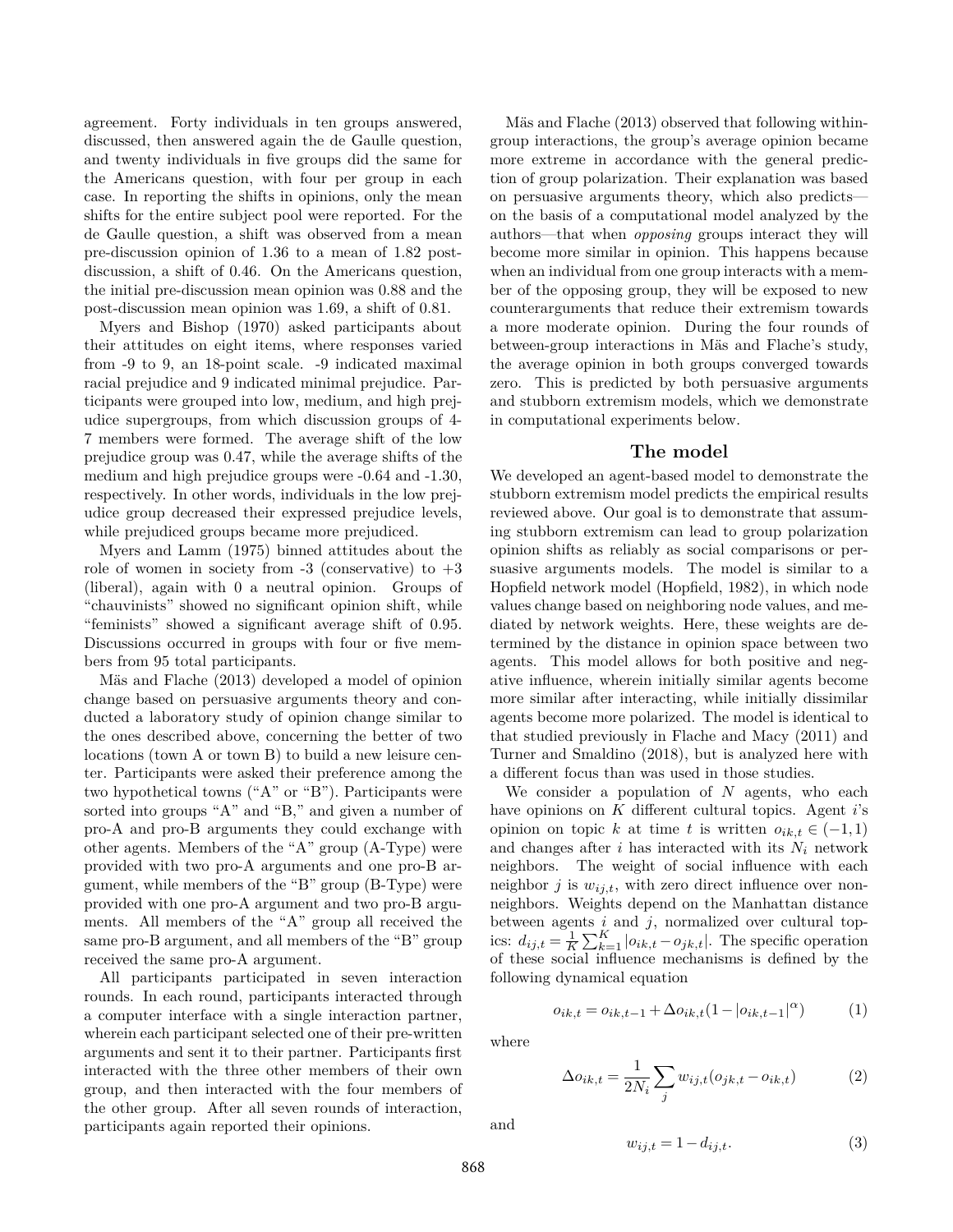Our model includes both positive and negative influence. Positive influence is when agents become increasingly similar to their dyad partner if the pair are sufficiently similar to begin with  $(d_{ij} < 1)$ . Negative influence is when interaction causes a dyad to become more different, to be repulsed away from one another toward more extreme regions of opinion space if the pair are sufficiently dissimilar to begin with  $(d_{ij} > 1)$ . The parameter  $\alpha$  determines the degree to which extreme opinions are stubborn. In the analyses presented here, we use  $\alpha = 1$ . Stubborn extremism emerges in our model due to the smoothing factor  $(1 - |o_{ik,t-1}|)$ , which is smaller when  $|o_{ik,t-1}|$  is larger. Therefore, more extreme opinions (larger  $|o_{ik,t-1}|$ ) are less susceptible to social influence than less extreme opinions (smaller  $|o_{ik,t-1}|$ ).

Our model generates a number of empirically-observed outcomes. First, we show that our model yields group polarization in an idealized generic case that resembles the studies of [Moscovici and Zavalloni](#page-6-23) [\(1969\)](#page-6-23), [Myers and](#page-6-24) [Bishop](#page-6-24) [\(1970\)](#page-6-24), and [Myers and Lamm](#page-6-25) [\(1975\)](#page-6-25). For our computational experiments, we set the number of agents in the population to  $N = 25$  and the number of relevant opinions  $K = 1$ . The social network for this first experiment was fully connected, meaning all agents could potentially influence all other agents. Second, we rep-resent the Mäs and Flache [\(2013\)](#page-6-22) empirical experiment with our model and show our model predicts their empirical observations as accurately as their computational model of persuasive arguments theory.

#### **Computational experiments**

Our first experiment examined the correlation between initial mean opinion and shift magnitude. This also establishes that our model generates group polarization. We set  $N = 25$  and  $K = 1$ . Initial agent opinions were drawn from a normal distribution with  $\sigma = 0.25$ . In order to demonstrate that our model predicts the correlation between opinion shift and initial opinion extremity, we ran the model with seven different experimental conditions. Each of the seven conditions specified a different mean for the normal distribution from which initial opinions were drawn,  $\mu \in \{0.2, 0.3, \ldots, 0.8\}$ . For each condition we ran 100 trials. Since opinions are bounded between  $\pm 1$  and group polarization experiments force group members to have opinions of the same valence, we re-mapped any drawn opinions greater than  $1$  to be  $+1$  if the drawn opinion was greater than 1, and 0 if the drawn value was less than 0. Each model run consisted of 100 rounds of agent interactions. In one round of agent interaction, *N* agents are selected at random to update their opinions according to Equation [1.](#page-2-0) To model a typical group polarization experiment with open discussion, we assume a fully-connected network, so all agents influence one another.

Our second experiment was designed to examine how opinion shifts and the pattern of shift versus initial extremity may be distorted when agents are forced to report their opinions on a seven-point Likert scale. This was done by first transforming the continuous opinions on (−1*,* 1) to a continuous opinion on (−3*.*5*,* 3*.*5), representing seven equally-sized bins of width 1, and then rounding each agent's continuous opinion to the closest integer, e.g. 2.9 becomes 3 and 1.49 becomes 1.

Our third and final experiment was designed to gen-erate the results of Mäs and Flache [\(2013\)](#page-6-22). Here we utilized the multidimensionality of opinions to represent different "persuasive arguments" that participants held. To do this, we set  $K = 12$ , the total number of persuasive arguments available to each agent in Mäs and Flache's study, and initialized three of the twelve opinions to be non-zero. Recall that in their study, Mäs and Flache provided individuals with one of twelve pre-defined "arguments" they were to share with others to advocate for their opinion. Six of the twelve were chosen as pro-A arguments and six of the twelve were chosen as pro-B arguments. The pro-A arguments were given initial values of −1*/*3 and pro-B arguments given initial values of 1*/*3. In our adaptation of this experimental setup, we are using each of *K* elements of agent *i*'s opinion vector to represent the presence or absence of an argument. As in the Mäs and Flache study, group "A" members all received the same initial pro-B argument, and vice versa. To calculate each agent's scalar opinion based on its  $K = 12$  "persuasive argument" components, we first normalize opinions so their absolute values sum to 1, and then averaged over all opinions. This is similar to the persuasive argument model that assumes an individual's opinion is an aggregate of the arguments they know for their position. This computational experiment mirrors Mäs and Flache's persuasive arguments model, but includes stubborn extremism. Furthermore, in our formulation, agents can partially agree or disagree with a given argument, unlike persuasive arguments which assumes an agent either knows an argument or not. For our computational experiment's outcome measure, we calculated the average over all agent opinions in each group at each timestep, and then averaged those averages across 100 trials at each timestep, identical to Mas and Flache's procedure for obtaining their results (Figures 5 and 6 of their paper).

## **Implementation**

The model was implemented as an agent-based model written in plain Python with user-defined Agent, Model, and Experiment classes. We use NumPy and SciPy for numerical and scientific routines and functions. For full implementation details including instructions for installing and running model code and reproducing our results, please visit the GitHub repository, [https://](https://github.com/mt-digital/group-polarization) [github.com/mt-digital/group-polarization](https://github.com/mt-digital/group-polarization). Our computational experiments easily run on a laptop.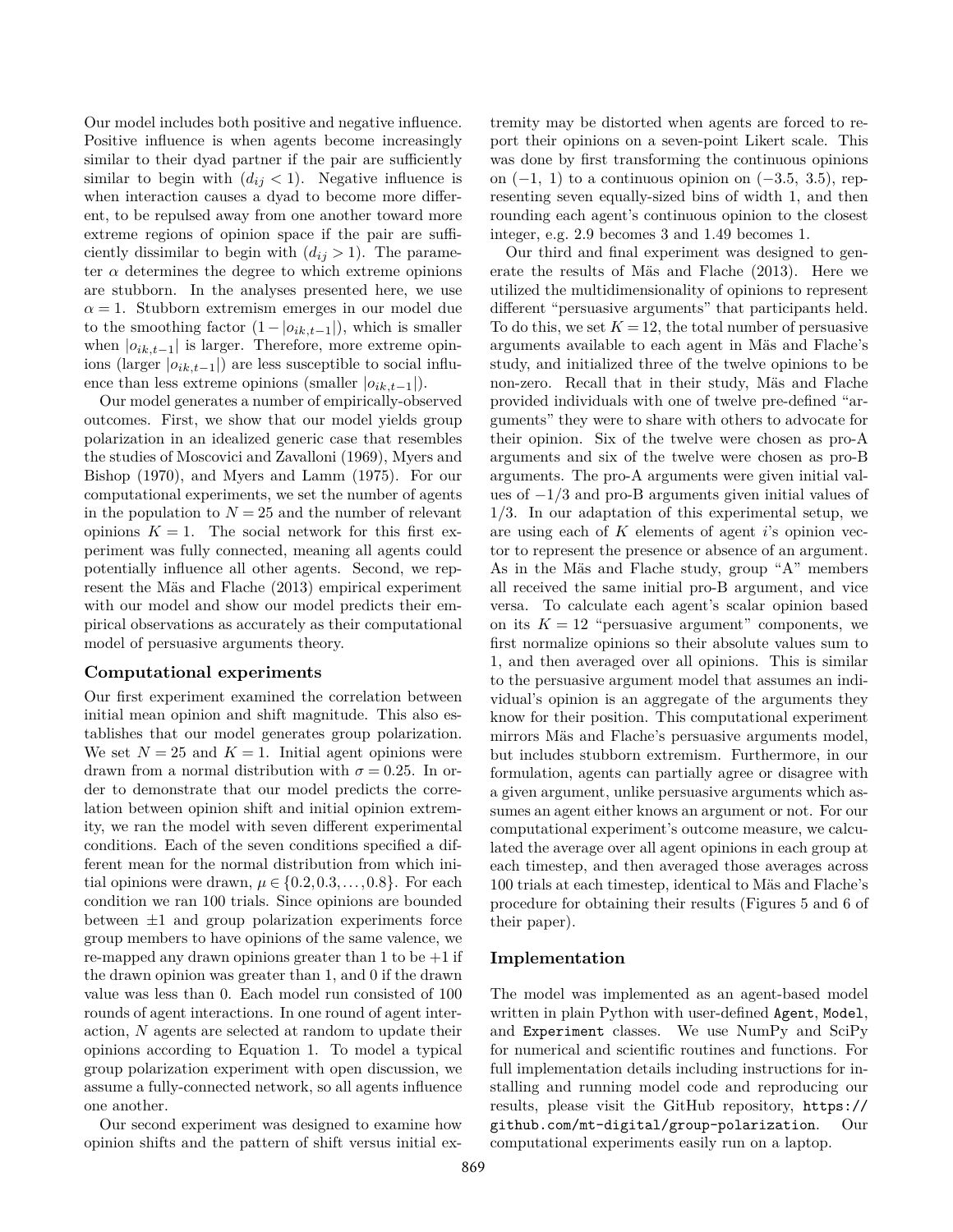<span id="page-4-0"></span>

(a) Group opinion shift when individuals' initial and final opinions are given on a continuous scale.



(b) Group opinion shift when individuals' initial and final opinions are given on a 7-point Likert scale.

Figure 1: Demonstration of the trend that opinion shift is positively correlated with the mean initial group opinion. The trend is distored by binning into Likert scale responses. Boxes enclose the first and third quartile of the data. 100 trials shown for each condition.

## **Analysis**

Our model predicts that more extreme initial group opinion results in larger shifts up to a certain extremity where the trend reverses (Figure [1a\)](#page-4-0). In terms of stubborn extremism, this general trend is expected because there will be more extremists when the initial mean is greater. These initial extremists exert a greater pull towards extremism when they are more numerous. However, when many agents are extreme and there are few neutral agents to be shifted to more extreme views, the shift begins to decrease in magnitude compared to the maximum shift over initial mean (occurs at initial mean of 0.8 in Figure [1a\)](#page-4-0).

Binning disrupts the positive linear relationship between opinion shift and initial mean group opinion (Fig-

<span id="page-4-1"></span>

Figure 2: Our model's prediction of group opinions in the Mäs and Flache (2013) study. Within-group interactions are rounds 1-3, intergroup interactions are rounds 4-7.

ure [1b\)](#page-4-0). This is because, in our model, if enough agents are neutral and not too many agents are extreme, then some agents with an opinion of  $+3$  will shift to  $+2$ , and enough agents with opinions of  $+1$  or less do not shift their opinions, the sign of the shift may be negative, and group polarization will not emerge.

Our model predicts group polarization as observed by Mäs and Flache  $(2013)$ , but via the assumption of stubborn extremists instead of persuasive arguments. Our model predicts the same initial increase in the extremity of the average group opinion for both A- and B-Type agents as predicted and observed in Mäs and Flache [\(2013\)](#page-6-22). Then when A-Types and B-Types interact with one another, our model predicts consensus emerges, as was observed by Mäs and Flache's experiments and predicted by their model (Figure [2](#page-4-1) above; compare with Figure 6 Mäs and Flache  $(2013)$ ). Note that, in our model, no explicit persuasive arguments are exchanged. Instead, each argument is represented as an opinion on a certain cultural topic. Influence occurs on all cultural topics, and similar group members draw one another closer in hypothetical 12-dimensional opinion space through attractive social influence and stubborn extremism, resulting in group polarization.

## **Discussion**

We have shown that stubborn extremists are a feasible explanation for group polarization. Our model that incorporates this simple mechanism predicts behavior observed in a number of empirical studies. These empirical studies have often considered two alternative pathways to group polarization: *persuasive arguments* and *social comparisons*. The persuasive argument theory explains that group polarization occurs because individuals are exposed to more arguments supporting their initial position in contrast with the opposing opinions, thereby strengthening that opinion. At the group level, this leads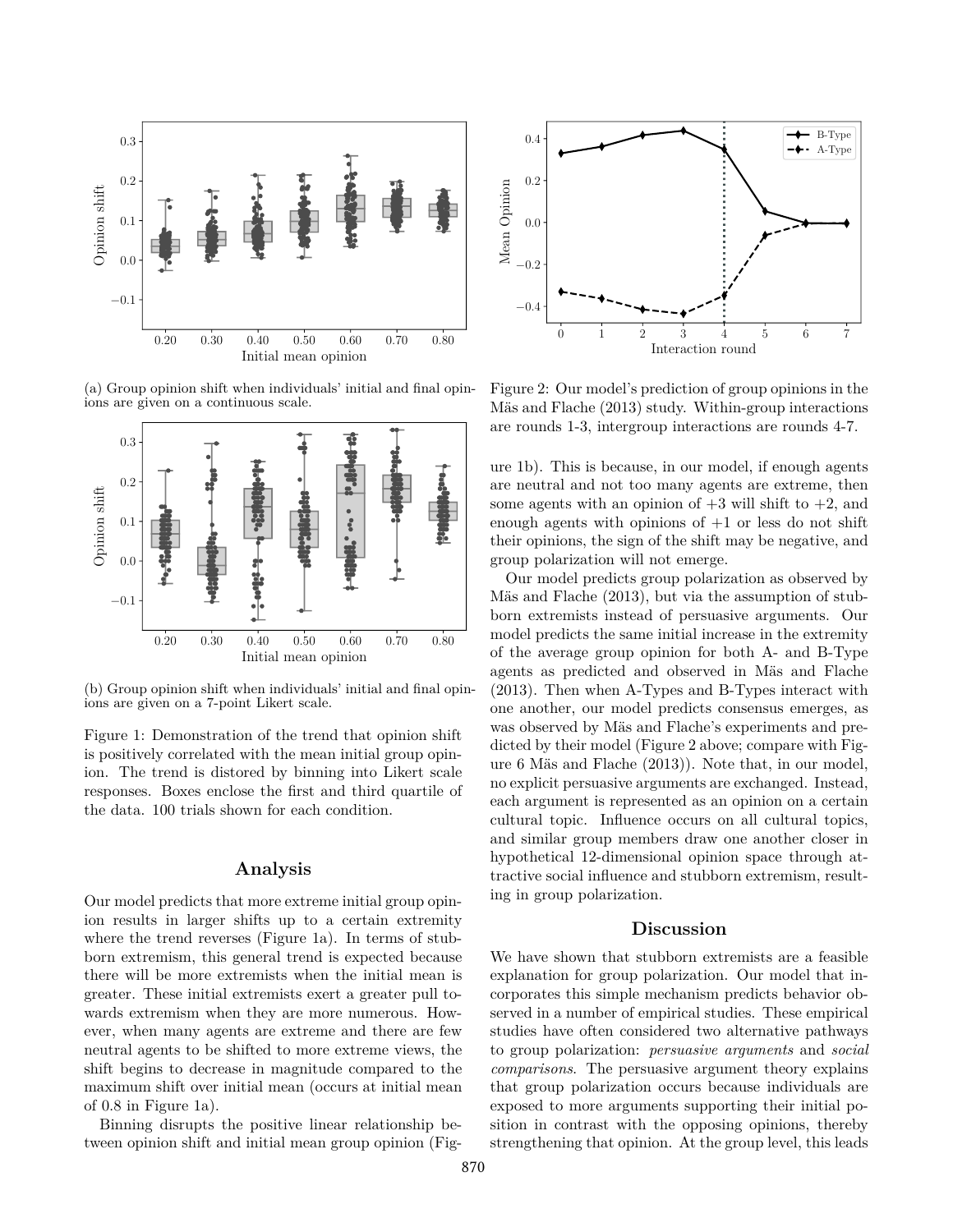the average opinion to shift towards an extreme. Alternatively, social comparison theory posits that group polarization is due to group members calculating some optimal opinion to express publicly that takes into account both their private opinion and the perceived social consequences of expressing that opinion. The theory posits that, following group discussion, this optimal public opinion is usually judged to be more extreme than individuals' initially stated opinions.

Neither of these theories are necessarily wrong; indeed, they appear to be both psychologically and sociologically plausible. What we have done is to identify another mechanism, independent of these, which is at least as plausible and which generates known empirical results when formalized in a computational model. Moreover, our model is the only one to assume neither that extreme opinions are the default state (as social comparison theory does), nor that moderate opinions result only from lack of arguments for more extreme positions (as persuasive arguments theory does). Our theory requires only that extreme opinions, once reached, are more stubbornly held than more moderate opinions.

We also demonstrated that, if we assume individuals' opinions are continuous, forced binning of opinions into Likert-style point values leads to distortions in opinion shifts compared to the underlying continuous opinion shifts. Depending on the final distribution of agent opinions, these distortions could be either an over- or under-estimate of the opinion shift. In extreme cases the sign of the opinion shift reversed, making the shift appear to be towards a more moderate group opinion, not more extreme. This puts existing group polarization results in question since most empirical group polarization studies used a Likert scale. This is further compounded by similar effects that could be caused by using metric statistical models on ordinal data, which apparently all existing group polarization studies have done [\(Liddell &](#page-6-21) [Kruschke,](#page-6-21) [2018\)](#page-6-21).

Although there is evidence supporting the hypothesis that extreme opinions are more stubbornly held, we are aware of no research specifically investigating the relationship between stubbornly held opinions and group polarization. Future empirical work should evaluate the stubborn extremism hypothesis using a statistical model to detect correlation between opinion extremity and stubbornness. Such work should use both Likert and continuous scales due to the distortions in opinion shift we identified. In the Likert condition, one must use the appropriate statistical model [\(Liddell & Kruschke,](#page-6-21) [2018\)](#page-6-21). We advocate the use of both scales for two reasons. First, it is not clear that a continuous model of opinions really is superior to a discrete model of opinions. The empirical situation may determine which opinion model is appropriate. The second reason is that, in practice, responses given on Likert-type scales may be more reliable than those given on continuous scales [\(Toepoel](#page-6-27) [& Funke,](#page-6-27) [2018\)](#page-6-27).

Models of opinion dynamics should be able to explain a number of empirical phenomena, including but not limited to group polarization. Another program of future work could be to perform similar computational experiments shown here using alternative, influential models of political polarization, such as Bayesian/informationtheoretic models (e.g. [Dixit and Weibull](#page-5-9) [\(2007\)](#page-5-9)) or algorithmic models (e.g. [Dandekar, Goel, and Lee](#page-5-10) [\(2013\)](#page-5-10)).

#### **References**

- <span id="page-5-6"></span>Arendt, D. L., & Blaha, L. M. (2015). Opinions, influence, and zealotry: a computational study on stubbornness. *Computational and Mathematical Organization Theory*, *21* (2), 184–209. doi: 10.1007/s10588-015-9181-1
- <span id="page-5-5"></span>Baldassarri, D., & Bearman, P. (2007). Dynamics of Political Polarization. *American Sociological Review*, *72* (5), 784–811. doi: 10.1177/ 000312240707200507
- <span id="page-5-4"></span>Banisch, S., & Olbrich, E. (2019, apr). Opinion polarization by learning from social feedback. *Journal of Mathematical Sociology*, *43* (2), 76–103. doi: 10.1080/0022250X.2018.1517761
- <span id="page-5-2"></span>Bishop, G. D., & Myers, D. G. (1974). Informational influence in group discussion. *Organizational Behavior and Human Performance*, *12* (1), 92–104. doi: 10.1016/0030-5073(74)90039-7
- <span id="page-5-1"></span>Bramson, A., Grim, P., Singer, D. J., Fisher, S., Berger, W., Sack, G., & Flocken, C. (2016). Disambiguation of social polarization concepts and measures. *Journal of Mathematical Sociology*, *40* (2), 80–111. doi: 10.1080/0022250X.2016.1147443
- <span id="page-5-0"></span>Brown, R. (1986). Group polarization. In *Social psychology* (2nd ed., pp. 200–248). New York: Free Press.
- <span id="page-5-8"></span>Chacoma, A., & Zanette, D. H. (2015). Opinion formation by social influence: From experiments to modeling. *PLoS ONE*, *10* (10), 1–16. doi: 10.1371/ journal.pone.0140406
- <span id="page-5-3"></span>Cikara, M., & Van Bavel, J. J. (2014). The Neuroscience of Intergroup Relations: An Integrative Review. *Perspectives on Psychological Science*, *9* (3), 245– 274. doi: 10.1177/1745691614527464
- <span id="page-5-7"></span>Converse, P. E. (2006). The Nature of Belief Systems in Mass Publics (1964). *Critical Review*, *18* (1-3), 1–74. doi: 10.4324/9780203505984-10
- <span id="page-5-10"></span>Dandekar, P., Goel, A., & Lee, D. T. (2013). Biased assimilation, homophily, and the dynamics of polarization. *Proceedings of the National Academy of Sciences of the United States of America*, *110* (15), 5791–6. doi: 10.1073/pnas.1217220110
- <span id="page-5-9"></span>Dixit, A. K., & Weibull, J. W. (2007). Political Polarization. *Proceedings of the National Academy of*